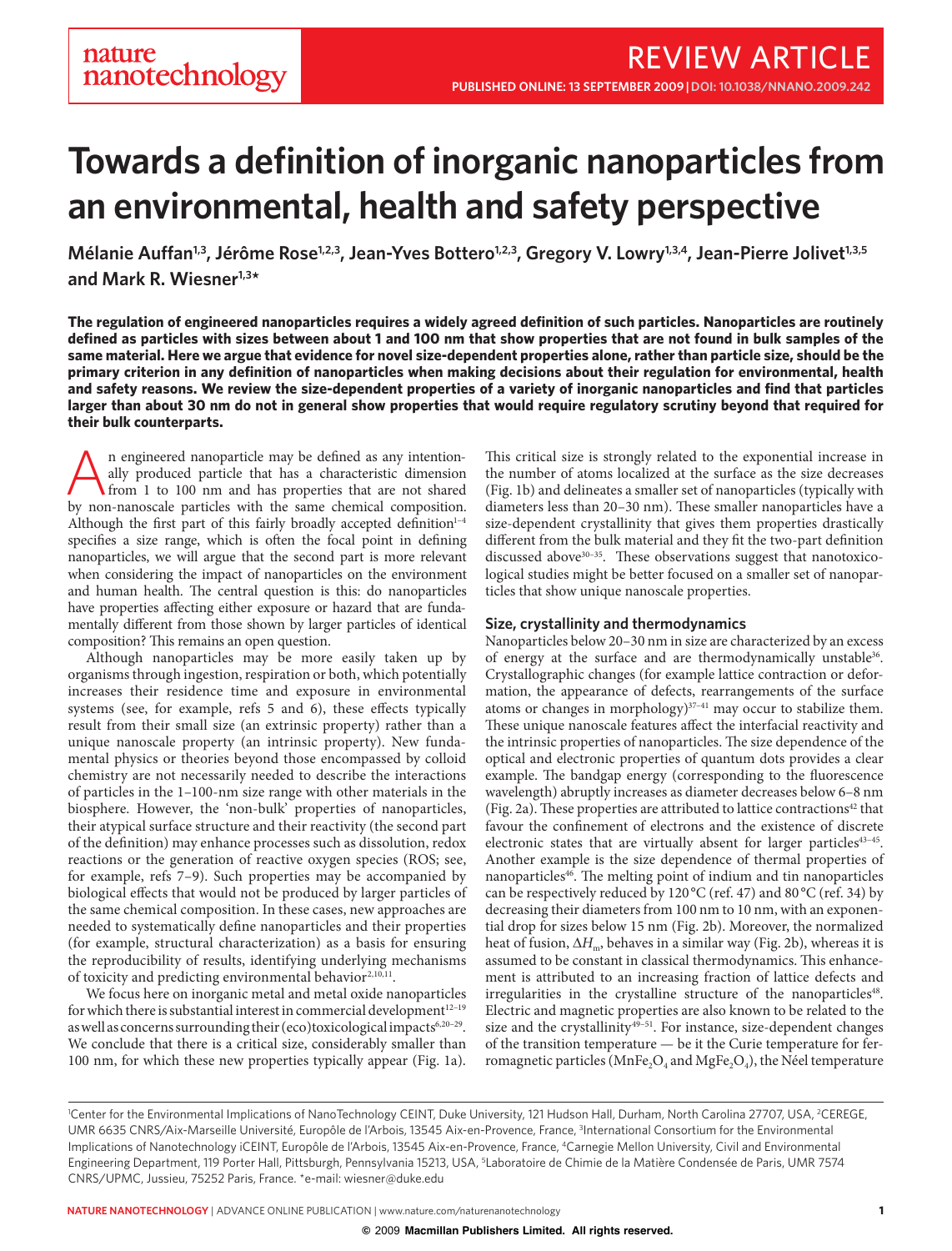

**Figure 1 | Below what size do nanoparticles show properties not seen in larger particles with the same chemical composition? a**, The number of published papers (vertical axis) reporting non-bulk properties in nanoparticles below a certain size plotted against the size of the nanoparticles (horizontal axis). **b**, The percentage of atoms localized at the surface of a nanoparticle as a function of the nanoparticle diameter. We argue that non-bulk properties only emerge for diameters of less than 20–30 nm (red line).

for antiferromagnetic particles ( $BiFeO<sub>3</sub>$ )<sup>35,52-54</sup> or the paraelectric-toferroelectric transition temperature (for example in  $PbTiO<sub>3</sub>$ )<sup>55,56</sup> have been observed only for sizes less than 20–30 nm. In the case of  $PbTiO<sub>3</sub>$  particles, the decrease in the transition temperature by about 20 °C (for sizes between 80 and 30 nm) is accompanied by a pronounced decrease in the ratio  $c/a$  (where c and a are the lattice parameters), indicating a tetragonal distortion of the crystalline unit cell.

Most of the size effects are predictable in part from thermodynamics, as this is a direct consequence of the Laplace equation, but they are strongly pronounced once the size is significantly below 100 nm (ref. 57). A distinctive feature of very small nanoparticles (<30 nm) is that the surface tension,  $\nu$ , depends on the size, r, and the derivative  $\frac{dy}{dr}$  must be taken into account in thermodynamic models<sup>57</sup>. For instance, this size dependence of  $\gamma$  is of great importance in two physicochemical processes (dissolution and phase transformation) that need to be accounted for or controlled in nanotoxicological studies<sup>58</sup>.

The driving force for dissolution depends on the crystal solubility within a given environment (for example, in water with low ionic strength or in cellular nutritive solution), the concentration gradient between the particle and the solution, the specific surface area  $(SSA)$  and the aggregation state<sup>10,58</sup>. It is intuitive that for a given mass, the dissolution kinetics is proportional to the SSA, with faster dissolution predicted for nanoparticles than for larger particles. The main question concerns the potential size dependence of the crystal solubility,  $K_{\rm b}$ . From a thermodynamic point of view,  $K_{\rm b}$ is assumed to be constant and is routinely approximated using the solubility product,  $K_{\rm so}$ , according to ln  $K_{\rm b} = \ln K_{\rm so} + c(y/l)$ , where l is the characteristic dimension of the crystal and  $c = 2\tau W/\rho RT$ ( $\tau$  is the geometrical factor of the nucleus,  $W$  is the molecular weight,  $\rho$  is the density, R is the gas constant and T is the absolute temperature). However, this approach fails to describe the solubility of crystals smaller than 25 nm (ref. 59). Whereas replacing  $K<sub>b</sub>$  with  $K<sub>sp</sub>$  is a reasonable approximation when the particles are large, the size dependence of the morphology,  $\gamma$  and the activation energies of the dissolution process<sup>60</sup> cannot be ignored in the case of very small nanoparticles<sup>59-61</sup>. This will modify the chemical stability of nanoparticles smaller than 20–30 nm in solution and thus

affect their toxicity. As with the dissolution process, solid-phase transitions of nanoparticles are also related to the size dependence of γ. If γ is increased, the pressure inside particles increases and the phase-transition temperature decreases<sup>57</sup>. For instance, as a ZrO<sub>2</sub> particle decreases in size to 10 nm, the monoclinic form is transformed to the tetragonal one at room temperature, whereas a monoclinic-tetragonal modification occurs on heating to 1,100 °C for bulk ZrO<sub>2</sub>. It was also shown that  $\gamma$ -Al<sub>2</sub>O<sub>3</sub> (the phase observed for nanoparticles) is enthalpically more stable than  $\alpha$ -Al<sub>2</sub>O<sub>3</sub>, the thermodynamically stable phase of the larger particles<sup>62</sup>. It has also been proposed that the surface enthalpies of the three TiO<sub>2</sub> polymorphs (2.2  $\pm$  0.2, 1.0  $\pm$  0.2 and 0.4  $\pm$  0.1 J m<sup>-2</sup>, respectively, for rutile, brookite and anatase) are sufficiently different that crossover in thermodynamic stability can occur under conditions that preclude coarsening, with anatase and/or brookite stable at small size<sup>63,64</sup>.

# **Crystallinity and size-dependent interfacial properties**

Recent studies provide strong evidence that nanoparticles can not only passively interact with cells<sup>20,26,28,65</sup>, but also actively engage and mediate molecular processes that are essential for regulating cell functions<sup>66</sup>. The interfacial properties of inorganic nanoparticles in solution, including the rates of reactions mediated on the surface, adsorption capacity and change of redox state<sup>67-69</sup>, are likely to affect the fate of nanoparticles in the environment and possibly toxicity in organisms. Hence, a size-dependent change in crystallinity related to the decrease in the excess of surface free energy for nanoparticles smaller than 20 nm can enhance the interfacial reactivity and modify their reactivity in the environment. Relating size-dependent modifications of the particles' surface properties to associated changes in reactivity at the nanoscale remains an important challenge. In the following sections, the properties of different nanoparticles are presented to illustrate the influence of the nanoscale on the interfacial reactivity.

Crystallinity and reactivity of Fe<sup>0</sup>. Crystalline particles have long-range order resulting from repeating unit cells. There are reported cases in which amorphous particles are more reactive than their crystalline counterparts. For example, amorphous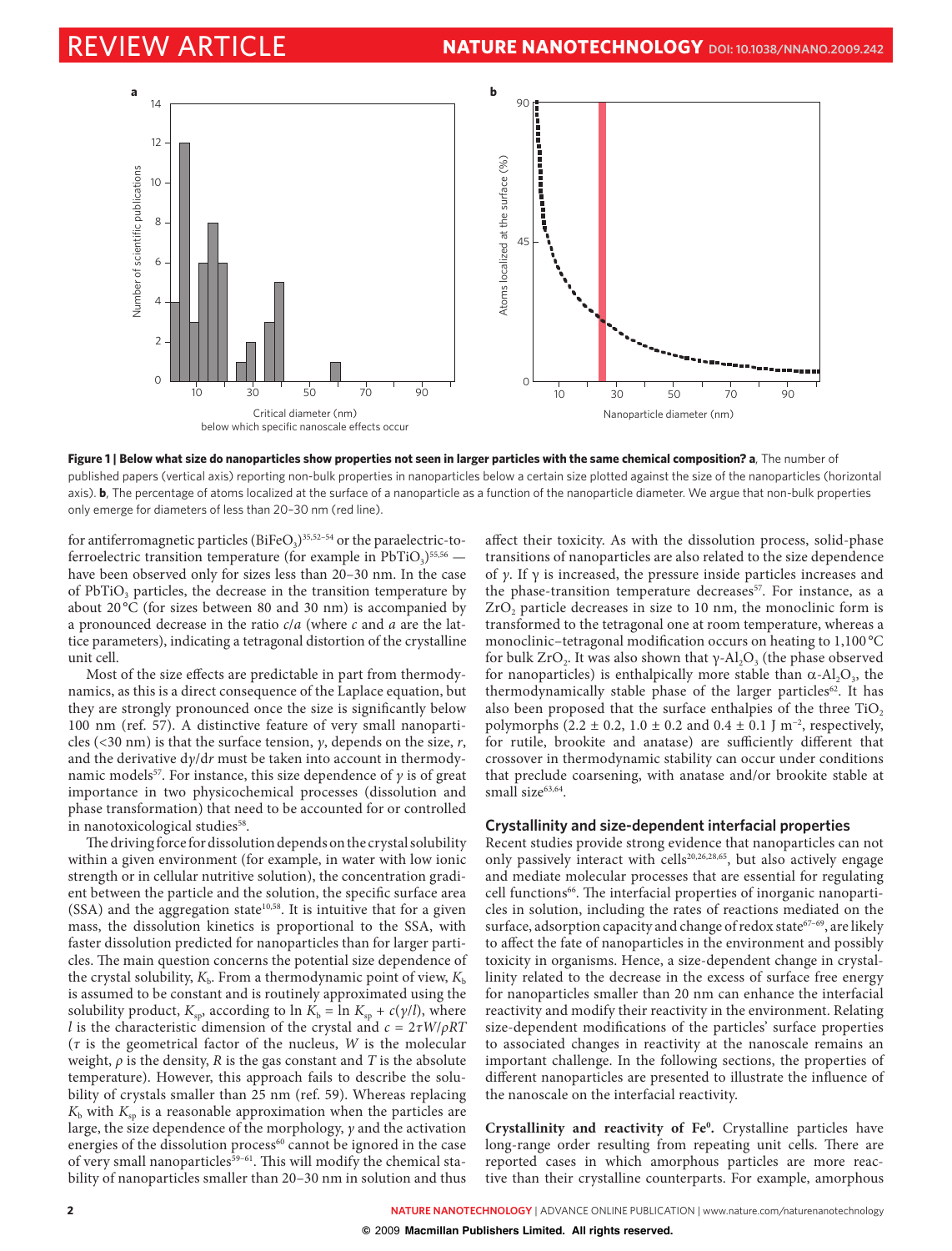

**Figure 2 | Size dependence of various physical properties of nanoparticles. a**, The bandgap energy of PbSe, CdSe and CdS quantum dots as a function of diameter (adapted from refs 30–33). The bandgap energy of a system determines its electronic and optical properties. **b**, The melting temperature (*T*m; green line) and heat of fusion ( $\Delta H_m$ ; blue line) of tin particles as a function of diameter (adapted from ref. 34). The grey areas correspond to the size range in which the properties change significantly. The bandgap changes greatly for diameters below about 6 nm, whereas the thermal properties start to change below about 15 nm.

ribbons of metal–boron alloy were more reactive than crystalline ribbons with the same composition in the catalytic hydrogenation of carbon monoxide<sup>70</sup>. More recently, it was demonstrated that 20–40-nm amorphous  $Fe<sup>0</sup>$  particles possessed the ability to activate and use dissolved H<sub>2</sub> for the aqueous-phase hydrodechlorination of trichloroethylene71. Particles annealed to a crystalline form lacked this ability. The Fe<sup>0</sup> nanoparticles studied, however, were X-ray amorphous (Cu K $\alpha$  source) and had a broad X-ray diffraction peak (2θ = 45°); the presence of  $\alpha$ -Fe<sup>0</sup>, with larger crystals would have produced a narrow peak. Closer examination of those particles (using dark-field tunnelling electron microscope imaging) indicated that there were  $\alpha$ -Fe<sup>0</sup> crystallites on the order of 1–2 nm in size within the larger, apparently amorphous particles<sup>72</sup>. Thus, although they are X-ray amorphous, the particles indeed have short-range order on the scale of a few unit cells (~64 unit cells per 1-nm crystallite). The high surface energy and high defect rate in these  $1-2$ -nm  $\alpha$ -Fe<sup>o</sup> crystallites most probably afforded them an ability to activate and use  $H_2$ , whereas 20–70-nm crystallites of Fe<sup>0</sup> cannot activate  $H<sub>2</sub>$  (ref. 73).

**Morphology and interfacial reactivity of boehmite.** In the environment, crystallized particles show different faces that are more or less chemically active. A size-dependent change in morphology can strongly influence the ratio between the crystallographic planes and modify the interfacial reactivity. This was observed for boehmite (γ-AlOOH) particles ranging in size between 10 and 100 nm (ref. 74). Particles of  $γ$ -AlOOH 100 nm in size are fibres or rods formed by aggregation of very small platelets (3 nm thick and 6 nm wide) with (100) lateral faces and (010) basal planes. Conversely, γ-AlOOH nanoparticles between 10 and 25 nm in size are diamond-shaped with (101) lateral faces as suggested by the angle of ~104° between the (101) and (10−1) distortions. Hence, when the size decreases, a change in the area ratio between the  $(100)$ ,  $(010)$  and  $(101)$  faces occurs as a result of modifications in the electrostatic surface charge density and in the surface energy<sup>36</sup>. This is an important feature of  $\gamma$ -AlOOH particles because they are the precursor of  $\gamma$ -Al<sub>2</sub>O<sub>3</sub>, which is widely used as a catalyst support for metal<sup>75,76</sup>. As the thermal transformation γ-AlOOH  $\rightarrow$  γ-Al<sub>2</sub>O<sub>3</sub> is topotactic (that is, it maintains the morphology of the particles), the control of the shape of the 10-nm γ-AlOOH particles enables the development of corresponding faces on  $\gamma$ -Al<sub>2</sub>O<sub>3</sub> and therefore the adjustment of their interfacial reactivity towards a given reaction<sup>77</sup>.

**Phase transformation and photocatalysis by titanium dioxide.** As previously mentioned, solid-phase transformations may be size dependent<sup>38</sup>, reflecting, for example, the size dependence of the photocatalytic activity of TiO<sub>2</sub>. The anatase phase, which is greater for very small TiO<sub>2</sub> particles, is more effective in the production of hydroxyl radicals and the subsequent decomposition of organic compounds than the rutile phase. It is interesting to note that this size-dependent photocatalytic activity does not increase monotonically with decreasing size but rather passes through a maximum significantly below 100 nm. This size is  $\sim$ 7 nm for trichloroethylene<sup>78</sup>, ~11 nm for chloroform<sup>79</sup> and ~25 nm for phenol<sup>80</sup>. These optimum sizes are thought to result from competing effects of the particle size on light absorption and scattering efficiency, chargecarrier dynamics and SSA.

**Electronic structure and catalytic activity of gold.** The sizedependent electronic and structural properties of metal particles on oxide supports are important features of heterogeneous catalysis $81$ . One of the most fascinating examples is gold particles $82$ . Although gold is known to be inert at the macroscopic scale, when their size is reduced to a few nanometres gold nanoparticles are extremely effective oxidation catalysts<sup>83-85</sup>. A threshold in size near 2 nm has been observed, above which gold particles are completely inactive as catalysts for the epoxidation of styrene by dioxygen<sup>86</sup>. This reaction needed no initiator and the support medium was inert, so the effect seems to involve size-dependent changes in the properties of gold. Although the origin of this behaviour is not yet fully understood; the catalytic activity seems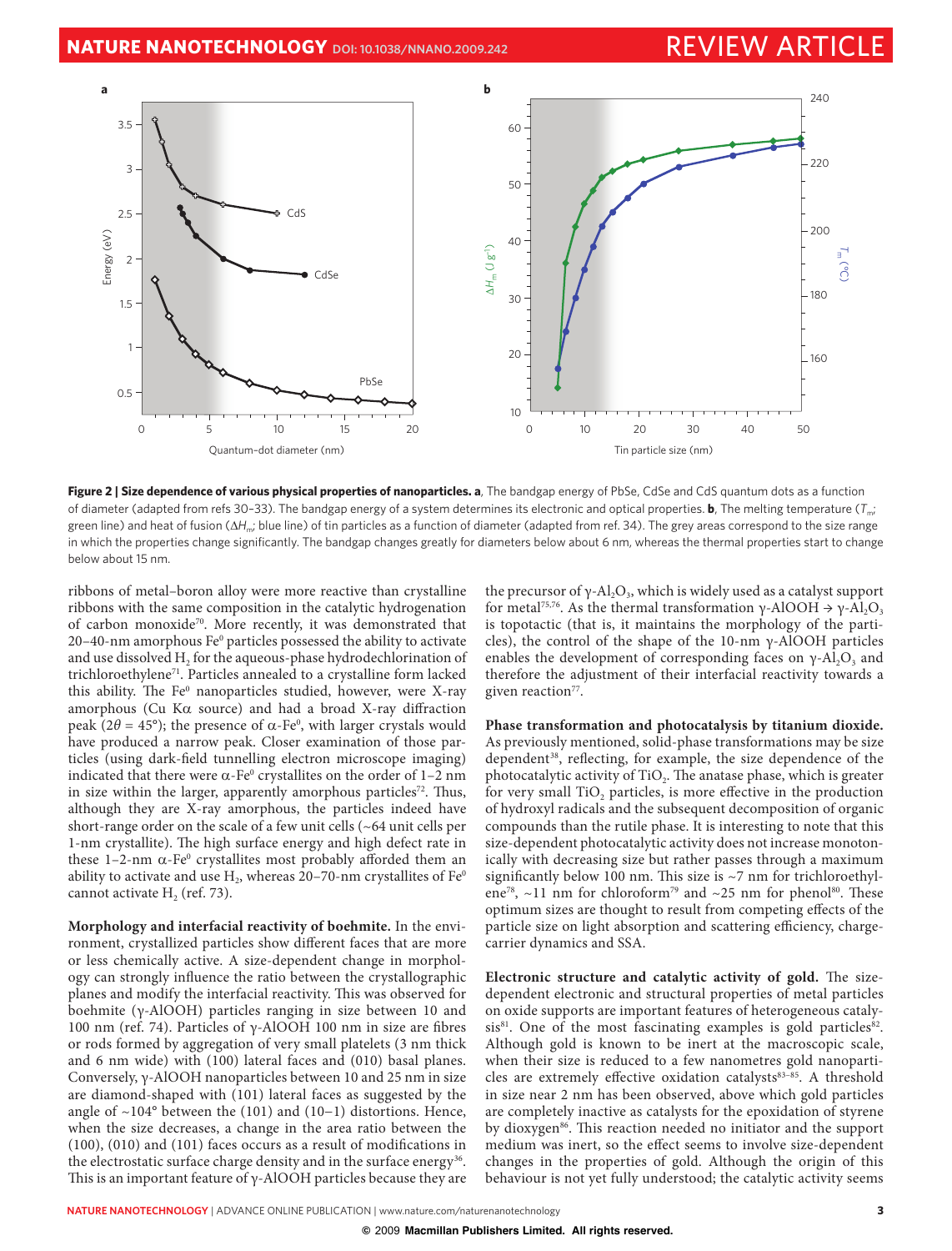

**Figure 3 | Size dependence of the mechanisms of arsenic adsorption at the surface of iron oxide particles.** The graph shows how the adsorption capacity of As(III) at the surface of  $Fe<sub>3</sub>O<sub>4</sub>$  nanoparticles (red line; adapted from ref. 90) and the surface free energy after saturation of all the adsorption sites at the surface (blue line; adapted from ref. 36) vary with diameter (on a logarithmic scale). Both quantities start to change significantly for diameters below about 20 nm (grey area). The evolution of the crystalline structure of the *hkl* plane (111) of maghemite particles and the mechanisms for the adsorption of arsenic at the surface are shown for 6-nm particles (top) and >100-nm particles (bottom: adapted from ref. 68). Fe<sub>Oh</sub>, octahedral iron; Fe<sub>Td</sub>, tetrahedral iron.

to arise from the size-dependent alteration of electronic structure. A shift (of 1.1 eV) in the  $4f_{7/2}$ -electron apparent binding energy of gold nanoparticles was noted relative to larger gold particles. Moreover, independent of the support and only for nanoparticles smaller than 3 nm, decreasing particle size was associated with an increase in the 3d-electron density of the gold atoms and the onset of reactivity with oxygen in air<sup>87</sup>. This suggests that the

size-dependent alteration of electronic structure gives rise to unusual catalytic properties.

**Atomic rearrangement and adsorption by iron oxide.** One approach to studying the distribution of the atoms at the surfaces of particles is to use specific chemical species to probe surface sites for size dependence of reactivity<sup>68,88,89</sup>. Arsenic has been used to probe the size-dependent surface properties of iron oxide particles. The quantity of arsenic adsorbed per gram of iron oxide has been observed to increase from 0.02 to 1.8 mmol g<sup>−1</sup> as particles size decreases from 300 to 11 nm (ref. 90). Much of this 100-fold increase of adsorption capacity can be attributed to a simple surface-area effect<sup>74</sup>. However, a comparison of the adsorbed quantity per mass of particles reveals nothing about the chemical reactivity or the relative affinity. When normalized by SSA, 300-nm and 20-nm iron oxide particles are observed to adsorb similar amounts of arsenic (~6  $\mu$ mol m<sup>-2</sup> or 3.6 atoms nm<sup>-2</sup>), suggesting that similar adsorption mechanisms are involved over this size range. Surprisingly, for particles smaller than 20 nm, the adsorption capacity increases, with 11-nm magnetite particles adsorbing three times more arsenic per square nanometre  $($ ~18 µmol m<sup>-2</sup> or 11 atoms nm<sup>-2</sup>) than do 20-nm iron oxide particles<sup>90</sup> (Fig. 3).

These large values cannot be solely attributed to the increase in the number of surface reactive sites, which is limited by the size of the atoms (the maximum number of molecules adsorbed onto the surface is estimated at ~4 atoms nm−2 (refs 91, 92)). Only a change in the surface structure leading to the appearance of new surface adsorption sites and a significant decrease of the surface energy<sup>36,93</sup> can explain the enhanced adsorption capacity. This was observed for the first time at the surfaces of maghemite (γ-Fe, $O_3$ ) particles<sup>40,68</sup>. As the size decreased, the occupancy of the tetrahedral ( $[Fe_{Td}]$ ) site decreased, creating unique and highly reactive adsorption sites in the crystal lattice position available to adsorb a large number of ions, for instance 8-10 As(III) atoms per square nanometre $68$ . Two mechanisms of As(III) adsorption appear to dominate as a function of the surface coverage (Fig. 3). At low surface coverage, arsenic fills the more reactive  $[Fe_{Td}]$  surface sites in an octahedral ring (As(III) is surrounded by six  $[Fe<sub>Oh</sub>]$  atoms). When all of these sites are filled, As(III) fills the less reactive  $[Fe_{Td}]$ sites and is adsorbed on a  $[Fe<sub>Oh</sub>]$  trimer through monodentate trinuclear complexes in a lattice position. For larger  $γ$ -Fe<sub>2</sub>O<sub>3</sub> particles, all  $[Fe_{Td}]$  sites are occupied, which decreases the number of possible adsorption sites. Moreover, it is interesting to note that the γ-Fe<sub>2</sub>O<sub>3</sub> nanoparticles used in ref. 68 were obtained from acidic treatment of magnetite (Fe<sub>3</sub>O<sub>4</sub>) nanoparticles. This transformation is facilitated at the nanoscale by an easy structural change allowing the complete desorption of  $Fe^{2+}$  ions from the nanoparticles<sup>94</sup>.

# **Interfacial properties and biological effects**

In the context of risk assessment, novel size-dependent properties that influence nanoparticle reactivity are likely to affect both nanoparticle exposure and hazard. Sources of reactivity may include affinity for electron uptake (perhaps from bacterial electron carriers) and subsequent transfer to species in solution<sup>58</sup>, aggregation<sup>10</sup> and interfacial phenomena such as adsorption of pollutants<sup>68</sup> or naturally occurring macromolecules<sup>66</sup>. It is likely that such factors can play an important part in the toxicity of inorganic nanoparticles through mechanisms such as transformation of chemical species, the production of ROS and the release of toxic species into solution $20,26,28,65$ .

Generation of ROS and oxidative stress. The presence of active sites on nanoparticles that are able to generate ROS and arise from size-dependent differences in atomic and electronic structure suggests one possible origin of a size dependence in toxicity. Several authors have shown that the ROS generation is involved in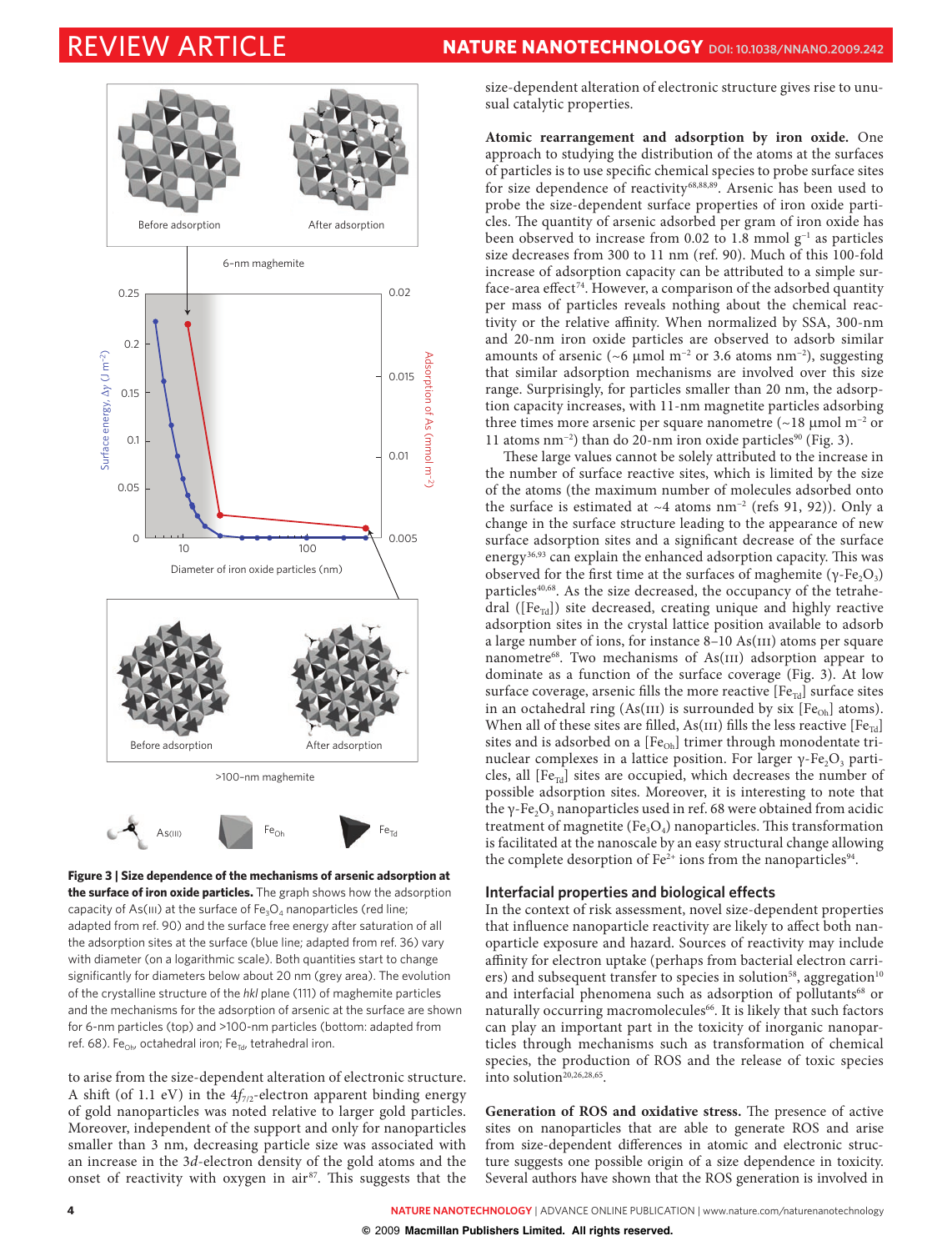the toxicity of nanoparticles (for example CeO<sub>2</sub>, TiO<sub>2</sub>,  $nC_{60}$ , Fe<sub>3</sub>O<sub>4</sub> and Feº). Direct relationships between the SSA, the generation of ROS and the inflammatory effects induced by nanoparticles have been shown<sup>20</sup>. However, it is not clear whether size-dependent structural changes contribute to an increase of toxicity in a general sense (see, for example, refs 95, 96). For instance, for a given mass, 20-nm anatase  $TiO<sub>2</sub>$  nanoparticles are more toxic towards rats than are 250-nm anatase particles. For a given SSA, however, the toxicity responses are similar for all the sizes studied<sup>6</sup>. A number of the present authors have demonstrated that, per unit mass,  $7\text{-nm CeO}_2$ nanoparticles induced stronger oxidative stress and greater damage to DNA and chromosomes *in vitro* than did 300-nm CeO<sub>2</sub> particles<sup>7</sup>, but once normalized by the SSA no significant difference exists. Hence, these examples do not suggest a size-dependent increase in biological effects.

However, other studies have reported anatase (present in greater proportions for  $TiO<sub>2</sub>$  crystallites <15 nm in size) to be more biologically active than rutile  $TiO<sub>2</sub>$  in terms of cytotoxicity or oxidative DNA damage $97,98$ . It has been shown<sup>99</sup> that the bactericidal effects increase as the size of nanoparticles decreases from 30 to 15 nm and the mass fraction of anatase increases. Furthermore, it was recently demonstrated<sup>100</sup> that 100% anatase nanoparticles, regardless of size, induce cell necrosis and membrane leakage, but they do not generate ROS. In contrast, the rutile nanoparticles initiate apoptosis through formation of ROS. Therefore, it seems that links between size and crystal structure may have a role in mediating nanoparticle toxicity.

**Dissolution and release of toxic ions.** The importance of the chemical stability of metal or metal oxide nanoparticles on their toxicity in vitro has been demonstrated recently<sup>101</sup>. Chemically unstable nanoparticles can be oxidized, reduced and dissolved in biological media, leading to the release of toxic ions. Nanoparticles that show a higher solubility in cellular growth media (such as ZnO nanoparticles) show a stronger toxicity to mammalian cells than do nanoparticles with a low solubility (such as  $TiO<sub>2</sub>$ )<sup>102</sup>. The biological impacts of ZnO nanoparticles in vitro result from the release of  $\text{Zn}^{2+}$  and  $\text{Zn}(\text{OH})^+$  ions, which are the dominant species in fresh water of moderate alkalinity and neutral  $pH^{103}$ . This is confirmed by toxicity studies performed on the freshwater alga Pseudokirchneriella subcapitata, which reveal comparable toxicity of 30-nm ZnO and dissolved ZnCl<sub>2</sub> salts<sup>104</sup>. The toxicity attributed to CdSe quantum dots is also mediated by their intracellular oxidation and the release of Cd<sup>2+</sup> and Se<sup>2−</sup> ions. This acute cytotoxicity is reduced when metal dissolution is limited by coating the surface<sup>105</sup>.

Particle dissolution processes known to affect the toxicity of non-nanoscale particles are not clearly applicable to nanoparticles. Solubility is highly dependent on solvent properties (for example pH, ionic strength and the presence of adsorbing species) and on the particles properties (for example SSA, surface morphology, surface energy and reactivity, and aggregation states)<sup>58</sup>. However, as previously discussed, the dissolution can be enhanced at the nanoscale as the result of size-dependent structural changes. It has been found that the bactericidal effect of silver nanoparticles between 1 and 100 nm in diameter was highest in the 1–10-nm range, where there are more highly reactive  $\{111\}$  surfaces<sup>106</sup>. These particles penetrate bacteria, strongly interact with sulphur- and phosphorus-containing compounds and release toxic silver ions.

**Dose-response assessment per gram and per square nanometre.** The previous examples highlight the necessity of comparing the dose-response effects of different sizes of nanoparticle in two ways: per unit of mass and per unit of surface area. A size dependence of toxicity induced by silver nanoparticles has been observed<sup>8</sup> when the cytotoxicity data are mass weighted (Fig. 4). Once normalized



**Figure 4 | Toxicity of silver nanoparticles.** Cytotoxicity data for three different sizes of silver nanoparticle normalized by mass (blue; lefthand axis) and surface area (red; right-hand axis). The  $EC_{50}$  values represent the effective concentration of silver nanoparticles required to decrease by 50% the membrane integrity (assessed by measuring lactate dehydrogenase leakage; adapted from ref. 8). The SSAs of the 55-nm, 30-nm and 15-nm nanoparticles were estimated to be 10, 20 and 40 m2 g−1 , respectively.

by the SSA, the results are more surprising because as a function of the cytotoxic assays used, the 30-nm and 15-nm silver nanoparticles remain more toxic than the 55-nm silver nanoparticles (Fig. 4). This is in contradiction with other studies showing no size effect when the data are surface weighted<sup>6,107</sup> or even mass weighted<sup>108</sup>, and it also highlights how little we know about the relationship between the size and the biological effect. All things considered, these examples illustrate that performing experiments with particles in the range  $1-100$  nm is not sufficient for the purposes of identifying biochemical mechanisms that may differ from those observed with larger particles, because the relevant properties are likely to vary significantly across this range of sizes. Moreover, in physiological media nanoparticles are likely to undergo significant modifications (for example aggregation, surface passivation)<sup>10</sup> that may obscure the relationship between their unique, size-dependent properties and their biological effects.

In some cases, the intrinsic properties of the nanoparticles may be more closely related to processes that control nanoparticle modifications or transformations to other chemical species present, rather than direct cellular effects by the nanoparticles themselves. These factors will complicate efforts seeking to relate nanoparticle properties to biological effects using a quantitative structure–activity relationship (QSAR)-type approach as well as efforts to 'tune' the toxicity of nanoparticles by chemical modification of their surfaces. However, an understanding of nanoparticle toxicity must consider underlying changes in intrinsic properties that occur at the nanoscale as a basis for differentiating these materials from their bulk counterparts. Focusing on size-related properties, rather than on size alone, has important implications for the design of research programmes to evaluate the safety of engineered inorganic nanoparticles. Indeed, ignoring the differences between that which is merely small and that which is truly 'nano' may obscure the interpretation of experimental results.

# **Conclusion**

A definition of nanoparticles based on their non-bulk size-dependent properties is needed to better focus future research efforts in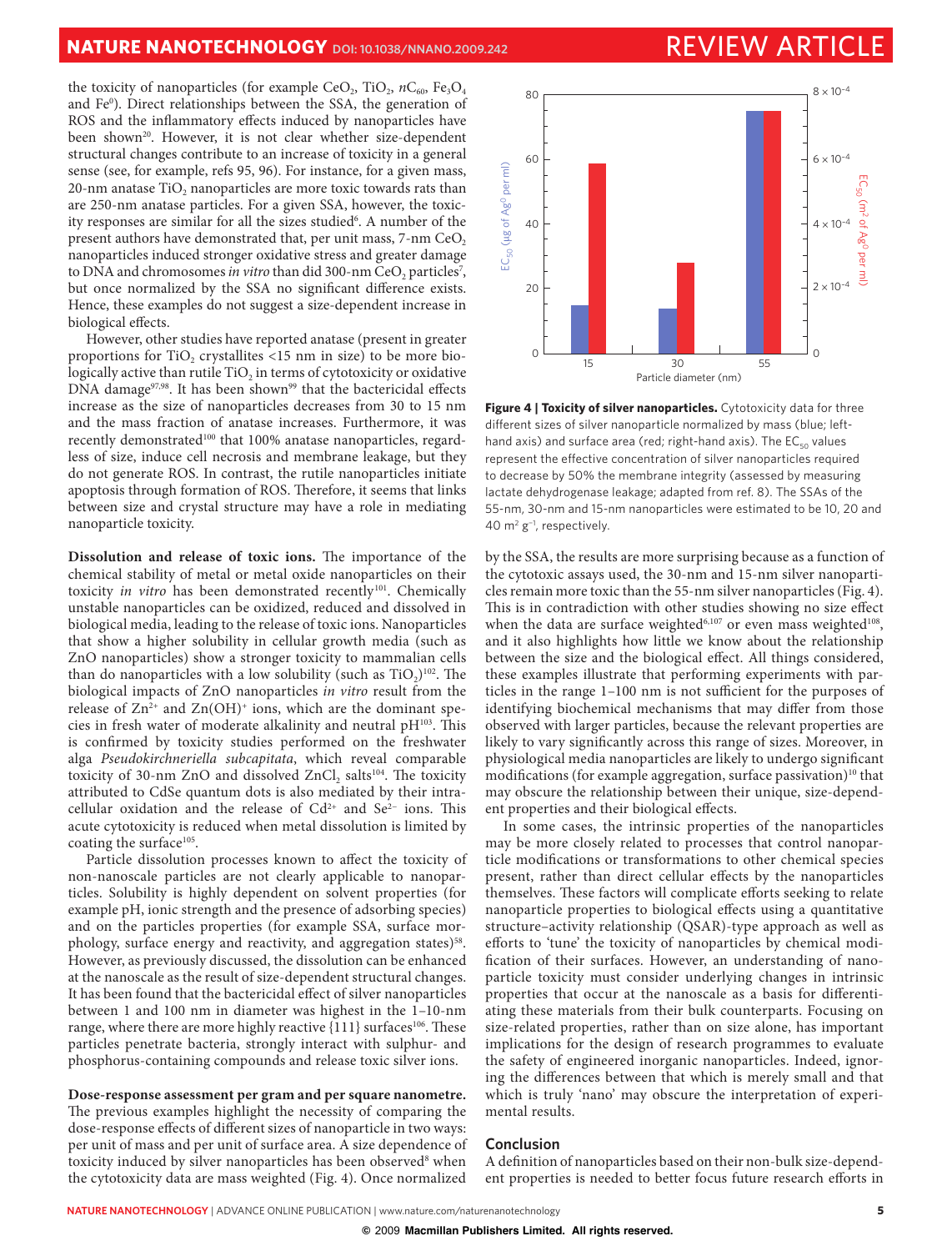# REVIEW ARTICLE **NATURE NANOTECHNOLOGY DOI: [10.1038/NNANO.2009.242](file://localhost/Users/auffan/Downloads/www.nature.com/doifinder/10.1038/nnano.2009.242)**



**Figure 5 | A number of physicochemical mechanisms can occur at the surface of an inorganic nanoparticle.** The potential relationship between the size dependence of the crystalline structure of nanoparticles (typically <30 nm), their interfacial properties (for example dissolution, oxidation, adsorption/desorption, electron transfer, redox cycles, Fenton reactions and surface acido-basicity) and potential mechanisms of toxicity (for example, the generation of ROS, the release of toxic ions, the oxidation of proteins and the adsorption of pollutants). OH·, hydroxyl radical;  $O_2$  , anion superoxide.

nanotoxicology, and to compare the results of studies performed on particles of identical composition. The weight of evidence from the literature suggests that engineered nanoparticles are likely to be of concern owing to unique properties when they have diameters of 30 nm or less. In this size range, many particles undergo dramatic changes in crystalline structure that enhance their interfacial reactivity (Fig. 5).

Although there are several examples of particle toxicity scaling with surface area<sup>6</sup>, it is not clear whether this is associated with unique properties of exposure or hazard that merit special consideration in terms of mechanisms of activity and potential toxicity compared with larger particles. For instance, does the appearance of catalytic properties at the nanoscale interfere with the electronic transfers within the respiratory chain? Is a size-dependent generation of ROS able to enhance the breakage of DNA strands? Is the enhanced adsorption capacity of nanoparticles smaller than 30 nm able to increase the adsorption or inactivation of proteins? Is there a size-dependence in the inflammatory response and genotoxicity? To answer these questions, nanotoxicological studies should contrast particles that have novel size-dependent properties, particularly concerning their surface reactivity, and those particles that do not show these properties.

### **References**

- 1. Académie des Sciences, Académie des Technologies. Nanosciences Nanotechnologies. Science and Technology Report No. 18 (French Academy of Sciences, 2004); summary of recommendations (in English) available at <http://www.tinyurl.com/nqwdda>.
- 2. The Royal Society and The Royal Academy of Engineering. Nanoscience and Nanotechnology: Opportunities and Uncertainties (The Royal Society, 2004); available at <<http://www.nanotec.org.uk>>.
- 3. Hansen, S. F., Larsen, B. H., Olsen, S. I. & Baun, A. Categorization framework to aid hazard identification of nanomaterials. Nanotoxicology 1, 243-250 (2007).
- 4. Nanoscale Science Engineering and Technology Subcommittee. The National Nanotechnology Initiative: Strategic Plan (US National Science and Technology Council, 2004); available at <[http://www.nano.gov/NNI\\_](http://www.nano.gov/NNI_Strategic_Plan_2004.pdf) [Strategic\\_Plan\\_2004.pdf](http://www.nano.gov/NNI_Strategic_Plan_2004.pdf)>.
- 5. Donaldson, K., Stone, V., Tran, C. L., Kreyling, W. & Born, P. J. A. Nanotoxicology. Occup. Environ. Med. **61,** 727–728 (2004).
- 6. Oberdörster, G., Oberdörster, E. & Oberdörster, J. Nanotoxicology: an emerging discipline evolving from studies of ultrafine particles. Environ. Health Perspect. **113,** 823–839 (2005).
- Auffan, M. et al. CeO<sub>2</sub> nanoparticles induce DNA damage towards human dermal fibroblasts in vitro. Nanotoxicology 3, 161-171 (2009).
- 8. Carlson, C. et al. Unique cellular interaction of silver nanoparticles: sizedependent generation of reactive oxygen species. J. Phys. Chem. B **112,** 13608–13619 (2008).
- 9. Xia, T. et al. Comparison of the abilities of ambient and manufactured nanoparticles to induce cellular toxicity according to an oxidative stress paradigm. Nano Lett. **6,** 1794–1807 (2006).
- 10. Murdock, R. C., Braydich-Stolle, L., Schrand, A. M., Schlager, J. J. & Hussain, S. M. Characterization of nanomaterial dispersion in solution prior to in vitro exposure using dynamic light scattering technique. Toxicol. Sci. **101,** 239–253 (2008).
- 11. Billinge, S. J. L. & Levin, I. The problem with determining atomic structure at the nanoscale. Science **316,** 561–565 (2007).
- 12. Bottero, J. Y., Rose, J. & Wiesner, M. R. Nanotechnologies: tools for sustainability in a new wave of water treatment processes. Integr. Environ. Assess. Manag. **2,** 391–395 (2006).
- 13. Emerich, D. F. & Thanos, C. G. The pinpoint promise of nanoparticle-based drug delivery and molecular diagnosis. Biomol. Eng. **23,** 171–184 (2006).
- 14. Gupta, A. K. & Gupta, M. Synthesis and surface engineering of iron oxide nanoparticles for biomedical applications. Biomaterials **26,** 3995–4021 (2005).
- 15. Pereira de Abreu, D. A., Paseiro Losada, P., Angulo, I. & Cruz, J. M. Development of new polyolefin films with nanoclays for application in food packaging. Eur. Polym. J. **43,** 2229–2243 (2007).
- 16. Zhang, W. Nanoscale iron particles for environmental remediation: an overview. J. Nanopart. Res. **5,** 323–332 (2003).
- 17. Sahoo, S. K. & Labhasetwar, V. Nanotech approaches to drug delivery and imaging. Drug Discov. Today **8,** 1112–1120 (2003).
- 18. Kim, C. K. et al. Entrapment of hydrophobic drugs in nanoparticle monolayers with efficient release into cancer cells. J. Am. Chem. Soc. **131,** 1360–1361 (2009).
- 19. Xia, Y. Nanomaterials at work in biomedical research. Nature Mater. **7,** 758–760 (2008).
- 20. Nel, A., Xia, T., Madler, L. & Li, N. Toxic potential of materials at the nanolevel. Science **311,** 622–627 (2006).
- 21. Wiesner, M. R., Lowry, G. V. & Alvarez, P. J. J. Assessing the risks of manufactured nanomaterials. Environ. Sci. Technol. **40,** 4336–4345 (2006).
- 22. Lanone, S. & Boczkowski, J. Biomedical applications and potential health risks of nanomaterials: molecular mechanisms. Curr. Mol. Med. **6,** 651–663 (2006).
- 23. Moore, M. N. Do nanoparticles present ecotoxicological risks for the health of the aquatic environment? Environ. Int. **32,** 967–976 (2006).
- 24. Fortner, J. D. et al.  $C_{60}$  in water: nanocrystal formation and microbial response. Environ. Sci. Technol. **39,** 4307–4316 (2005).
- 25. Oberdörster, E. Manufactured nanomaterials (fullerene,  $C_{60}$ ) induce oxidative stress in the brain of juvenile largemouth bass. Environ. Health Perspect. **112,** 1058–1062 (2004).
- 26. Auffan, M. et al. Relation between the redox state of iron-based nanoparticles and their cytotoxicity towards Escherichia Coli. Environ. Sci. Technol. **42,** 6730–6735 (2008).
- 27. Auffan, M. et al. In vitro interactions between DMSA-coated maghemite nanoparticles and human fibroblasts: a physicochemical and cyto-genotoxical study. Environ. Sci. Technol. **40,** 4367–4373 (2006).
- 28. Thill, A. et al. Cytotoxicity of CeO<sub>2</sub> nanoparticles for Escherichia coli. Physicochemical insight of the cytotoxicity mechanism. Environ. Sci. Technol. **40,** 6151–6156 (2006).
- 29. Scheufele, D. A., Corley, E. A., Shih, T.-J., Dalrymple, K. E. & Ho, S. S. Religious beliefs and public attitudes toward nanotechnology in Europe and the United States. Nature Nanotech. **4,** 91–94 (2009).
- 30. Lin, K.-F., Cheng, H.-M., Hsu, H.-C., Lin, L.-J. & Hsieh, W.-F. Band gap variation of size-controlled ZnO quantum dots synthesized by sol–gel method. Chem. Phys. Lett. **409,** 208–211 (2005).
- 31. Moreels, I. et al. Composition and size-dependent extinction coefficient of colloidal PbSe quantum dots. Chem. Mater. **19,** 6101–6106 (2007).
- 32. Norris, D. J. & Bawendi, M. G. Measurement and assignment of the sizedependent optical spectrum in CdSe quantum dots. Phys. Rev. B **53,** 16338–16346 (1996).
- 33. Wang, Y. & Herron, N. Quantum size effects on the exciton energy of CdS clusters. Phys. Rev. B **42,** 7253–7255 (1990).
- 34. Lai, S. L., Guo, J. Y., Petrova, V., Ramanath, G. & Allen, L. H. Size-dependent melting properties of small tin particles: nanocalorimetric measurements. Phys. Rev. Lett. **77,** 99–102 (1996).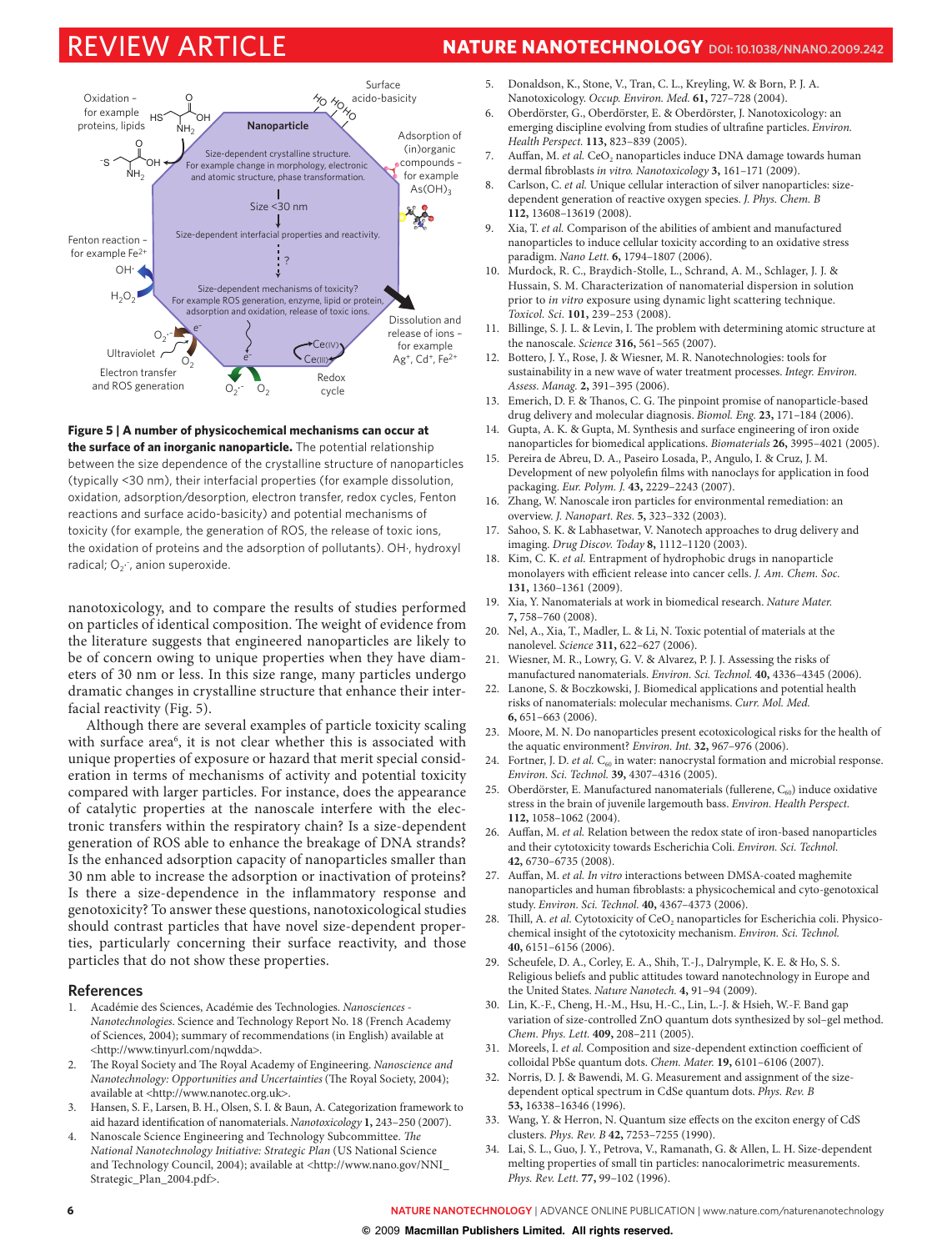# **NATURE NANOTECHNOLOGY** DOI: [10.1038/NNANO.2009.242](file://localhost/Users/auffan/Downloads/www.nature.com/doifinder/10.1038/nnano.2009.242) REVIEW ARTICLE

- 35. Tang, Z. X., Sorensen, C. M., Klabunde, K. J. & Hadjipanayis, G. C. Sizedependent Curie temperature in nanoscale MnFe<sub>2</sub>O<sub>4</sub> particles. Phys. Rev. Lett. **67,** 3602–3605 (1991).
- 36. Jolivet, J. P. et al. Size tailoring of oxide nanoparticles by precipitation in aqueous medium. A semi-quantitative modelling. J. Mater. Chem. **14,** 3281–3288 (2004).
- 37. Lamber, R., Wetjen, S. & Jaeger, N. I. Size dependence of the lattice parameter of small palladium particles. Phys. Rev. B **51,** 10968–10971 (1995).
- 38. Ayyub, P., Palkar, V. R., Chattopadhyay, S. & Multani, M. Effect of crystal size reduction on lattice symmetry and cooperative properties. Phys. Rev. B **51,** 6135–6138 (1995).
- 39. Banfield, J. F. & Navrotsky, A. (eds) Nanoparticles and the Environment (Mineralogical Society of America, 2001).
- 40. Brice-Profeta, S. et al. Magnetic order in  $\gamma \text{Fe}_2\text{O}_3$  nanoparticles: a XMCD study. J. Magn. Magn. Mater. **288,** 354–365 (2005).
- 41. Baudrin, E. et al. Structural evolution during the reaction of Li with nano-sized rutile type TiO<sub>2</sub> at room temperature. Electrochem. Commun. **9,** 337-342 (2007).
- 42. Hwang, Y.-N., Park, S.-H. & Kim, D. Size-dependent surface phonon mode of CdSe quantum dots. Phys. Rev. B **59,** 7285–7288 (1999).
- Alivisatos, A. P. Semiconductor clusters, nanocrystals and quantum dots. Science **271,** 933–937 (1996).
- 44. Kelly, K. L., Coronado, E., Zhao, L. L. & Schatz, G. C. The optical properties of metal nanoparticles: The influence of size, shape and dielectric environment. J. Phys. Chem. B **107,** 668–677 (2003).
- 45. Pottier, A. S. et al. Size tailoring of TiO, anatase nanoparticles in aqueous medium and synthesis of nanocomposites. Characterization by Raman spectroscopy. J. Mater. Chem. **13,** 877–882 (2003).
- 46. Chernyshev, A. P. Effect of nanoparticle size on the onset temperature of surface melting. Mater. Lett. **63,** 1525–1527 (2009).
- 47. Zhang, M. et al. Size-dependent melting point depression of nanostructures: Nanocalorimetric measurements. Phys. Rev. B **62,** 10548–10557 (2000).
- 48. Sun, J. & Simon, S. L. The melting behavior of aluminium nanoparticles. %ermochim. Acta **463,** 32–40 (2007).
- 49. Dormann, J. L., Fiorani, D. & Tronc, E. Magnetic relaxation in fine-particle systems. Adv. Chem. Phys. **98,** 283–494 (1997).
- 50. Gangopadhyay, S. et al. Magnetic properties of ultrafine iron particles. Phys. Rev. B **45,** 9778–9787 (1992).
- 51. Pastor, G. M., Dorantesdavila, J. & Bennemann, K. H. Size and structural dependence of the magnetic properties of small 3d-transition-metal clusters. Phys. Rev. B **40,** 7642–7654 (1989).
- 52. Chen, Q. & Zhang, Z. J. Size-dependent superparamagnetic properties of MgFe<sub>2</sub>O<sub>4</sub> spinel ferrite nanocrystallites. Appl. Phys. Lett. **73,** 3156–3158 (1998).
- 53. Selbach, S. M., Tybell, T., Einarsrud, M. A. & Grande, T. Size-dependent properties of multiferroic BiFeO<sub>3</sub> manoparticles. Chem. Mater. **19,** 6478–6484 (2007).
- 54. Shetty, S., Palkar, V. R. & Pinto, R. Size effect study in magnetoelectric BiFeO<sub>3</sub> system. Pramana **58,** 1027–1030 (2002).
- 55. Chattopadhyay, S., Ayyub, P., Palkar, V. R. & Multani, M. Size-induced diffuse phase transition in the nanocrystalline ferroelectric PbTiO<sub>3</sub>. Phys. Rev. B **52,** 13177–13183 (1995).
- 56. Shih, W. Y., Shih, W.-H. & Aksay, I. A. Size dependence of the ferroelectric transition of small BaTiO<sub>3</sub> particles: effect of depolarization. Phys. Rev. B **50,** 15575–15585 (1994).
- 57. Rusanov, A. I. Surface thermodynamics revisited. Surf. Sci. Rep. **58,** 111–239 (2005).
- Borm, P. et al. Research strategies for safety evaluation of nanomaterials, Part V: role of dissolution in biological fate and effects of nanoscale particles. Toxicol. Sci. **90,** 23–32 (2006).
- 59. Fan, C., Chen, J., Chen, Y., Ji, J. & Teng, H. H. Relationship between solubility and solubility product: the roles of crystal sizes and crystallographic directions. Geochim. Cosmochim. Acta **70,** 3820–3829 (2006).
- 60. Talapin, D. V., Rogach, A. L., Haase, M. & Weller, H. Evolution of an ensemble of nanoparticles in a colloidal solution: theoretical study. J. Phys. Chem. B **105,** 12278–12285 (2001).
- 61. Rogach, A. L. et al. Organization of matter on different size scales: monodisperse nanocrystals and their superstructures. Adv. Funct. Mater. **12,** 653–664 (2002).
- 62. McHale, J. M., Auroux, A., Perrotta, A. J. & Navrotsky, A. Surface energies and thermodynamic phase stability in nanocrystalline aluminas. Science **277,** 788–791 (1997).
- 63. Zhang, H. & Banfield, J. F. Understanding polymorphic phase transformation behavior during growth of nanocrystalline aggregates: insights from TiO<sub>2</sub>. J. Phys. Chem. B **104,** 3481–3487 (2000).
- 64. Ranade, M. R. et al. Energetics of nanocrystalline TiO<sub>2</sub>. Proc. Natl Acad. Sci. USA **99,** 6476–6481 (2002).
- 65. Gratton, S. E. et al. The effect of particle design on cellular internalization pathways. Proc. Natl Acad. Sci. USA **105,** 11613–11618 (2008).
- Jiang, W., Kim, B. Y. S., Rutka, J. T. & Chan, W. C. W. Nanoparticle-mediated cellular response is size-dependent. Nature Nanotech. **3,** 145–150 (2008).
- 67. Tao, F. et al. Reaction-driven restructuring of Rh–Pd and Pt–Pd core-shell nanoparticles. Science **322,** 932–934 (2008).
- 68. Auffan, M. et al. Enhanced adsorption of arsenic onto nano-maghemites: As(III) as a probe of the surface structure and heterogeneity. Langmuir **24,** 3215–3222 (2008).
- 69. Hoyer, P. & Weller, H. Size-dependent redox potentials of quantized zinc oxide measured with an optically transparent thin layer electrode. Chem. Phys. Lett. **221,** 379–384 (1994).
- 70. Yokoyama, A., Komiyama, H., Inoue, H., Masumoto, T. & Kimura, H. M. Hydrogenation of carbon monoxide by amorphous ribbons. J. Catalys. **68,** 355–361 (1981).
- 71. Liu, Y., Choi, H., Dionysiou, D. & Lowry, G. V. Trichloroethene hydrodechlorination in water by highly disordered monometallic nanoiron. Chem. Mater. **17,** 5315–5322 (2005).
- 72. Nurmi, J. T. et al. Characterization and properties of metallic iron nanoparticles: spectroscopy, electrochemistry and kinetics. Environ. Sci. Technol. **39,** 1221–1230 (2005).
- 73. Liu, Y., Majetich, S. A., Tilton, R. D., Sholl, D. S. & Lowry, G. V. TCE dechlorination rates, pathways, and efficiency of nanoscale iron particles with different properties. Environ. Sci. Technol. 39, 1338-1345 (2005).
- 74. Jolivet, J. P. & Barron, A. R. in Environmental Nanotechnology Applications and Impacts of Nano-materials (eds Wiesner, M. R. & Bottero, J. Y.) 29–103 (McGraw Hill, 2007).
- 75. Banus, E. D., Milt, V. G., Miro, E. E. & Ulla, M. A. Structured catalyst for the catalytic combustion of soot: Co, Ba,  $K/ZrO<sub>2</sub>$  supported on  $Al<sub>2</sub>O<sub>3</sub>$  foam. Appl. Catalys. A **362,** 129–138 (2009).
- 76. Martinez, A., Prieto, G. & Rollan, J. Nanofibrous  $\gamma$ -Al<sub>2</sub>O<sub>3</sub> as support for Cobased Fischer-Tropsch catalysts: Pondering the relevance of diffusional and dispersion effects on catalytic performance. J. Catalys. 263, 292-305 (2009).
- 77. Euzen, P. et al. in Handbook of Porous Materials (eds Schuth, F., Sing, K. S. W. & Weitkamp, J.) 1591–1677 (Wiley-VCH, 2002).
- 78. Maira, A. J., Yeung, K. L., Lee, C. Y., Yue, P. L. & Chan, C. K. Size effects in gas-phase photo-oxidation of trichloroethylene using nanometer-sized TiO<sub>2</sub> catalysts. J. Catalys. **192,** 185–196 (2000).
- 79. Wang, C. C., Zhang, Z. & Ying, J. Y. Photocatalytic decomposition of halogenated organics over nanocrystalline titania. Nanostruct. Mater. **9,** 583–586 (1997).
- 80. Almquist, C. B. & Biswas, P. Role of synthesis method and particle size of nanostructured TiO<sub>2</sub> on its photoactivity. J. Catalys. **212,** 145-156 (2002).
- 81. Santra, A. K. & Goodman, D. W. Oxide-supported metal clusters: models for heterogeneous catalysts. J. Phys. Condens. Matter **15,** R31–R62 (2003).
- 82. Daniel, M. C. & Astruc, D. Gold nanoparticles: assembly, supramolecular chemistry, quantum-size-related properties and applications toward biology, catalysis and nanotechnology. Chem. Rev. **104,** 293–346 (2004).
- 83. Haruta, M. Size- and support-dependency in the catalysis of gold. Catalys. Today **36,** 153–166 (1997).
- 84. Sau, T. K., Pal, A. & Pal, T. Size regime dependent catalysis by gold nanoparticles for the reduction of eosin. J. Phys. Chem. B **105,** 9266–9272 (2001).
- 85. Cortie, M. B. & Van der Lingen, E. Catalytic gold nanoparticles. Mater. Forum **26,** 1–14 (2002).
- 86. Turner, M. et al. Selective oxidation with dioxygen by gold nanoparticle catalysts derived from 55-atom clusters. Nature **454,** 981–983 (2008).
- 87. Miller, J. T. et al. The effect of gold particle size on Au-Au bond length and reactivity toward oxygen in supported catalysts. J. Catalys. **240,** 222–234 (2006).
- 88. Madden, A. S., Hochella, M. F. & Luxton, T. P. Insights for size-dependent reactivity of hematite nanomineral surfaces through Cu<sup>2+</sup> sorption. Geochim. Cosmochim. Acta **70,** 4095–4104 (2006).
- 89. Villiéras, F. et al. Surface heterogeneity of minerals. C. R. Geosci. **334,** 597–609 (2002).
- 90. Yean, S. et al. Effect of magnetic particle size on adsorption and desorption of arsenite and arsenate. J. Mater. Res. **20,** 3255–3264 (2005).
- 91. Stumm, W. & Morgan, J. J. Aquatic Chemistry: An Introduction Emphasizing Chemical Equilibria in Natural Waters 2nd edn (Wiley-Interscience, 1981).
- 92. Sigg, L., Behra, P. & Stumm, G. N. Chimie des Milieux Aquatiques, Chimie des Eaux Naturelles et des Interfaces dans l'Environnement (Dunod, 2000).
- 93. Navrotsky, A., Mazeina, L. & Majzlan, J. Size-driven structural and thermodynamic complexity in iron oxides. Science **319,** 1635–1638 (2008).
- 94. Jolivet, J. P. & Tronc, E. Interfacial electron transfer in colloidal spinel iron oxide. Conversion of Fe<sub>3</sub>O<sub>4</sub>- $\gamma$ -Fe<sub>2</sub>O<sub>3</sub> particles in aqueous medium. J. Colloid Interface Sci. **125,** 688–701 (1988).
- 95. Gurr, J.-R., Wang, A. S. S., Chen, C.-H. & Jan, K.-Y. Ultrafine titanium dioxide particles in the absence of photoactivation can induce oxidative damage to human bronchial epithelial cells. Toxicology **213,** 66–73 (2005).